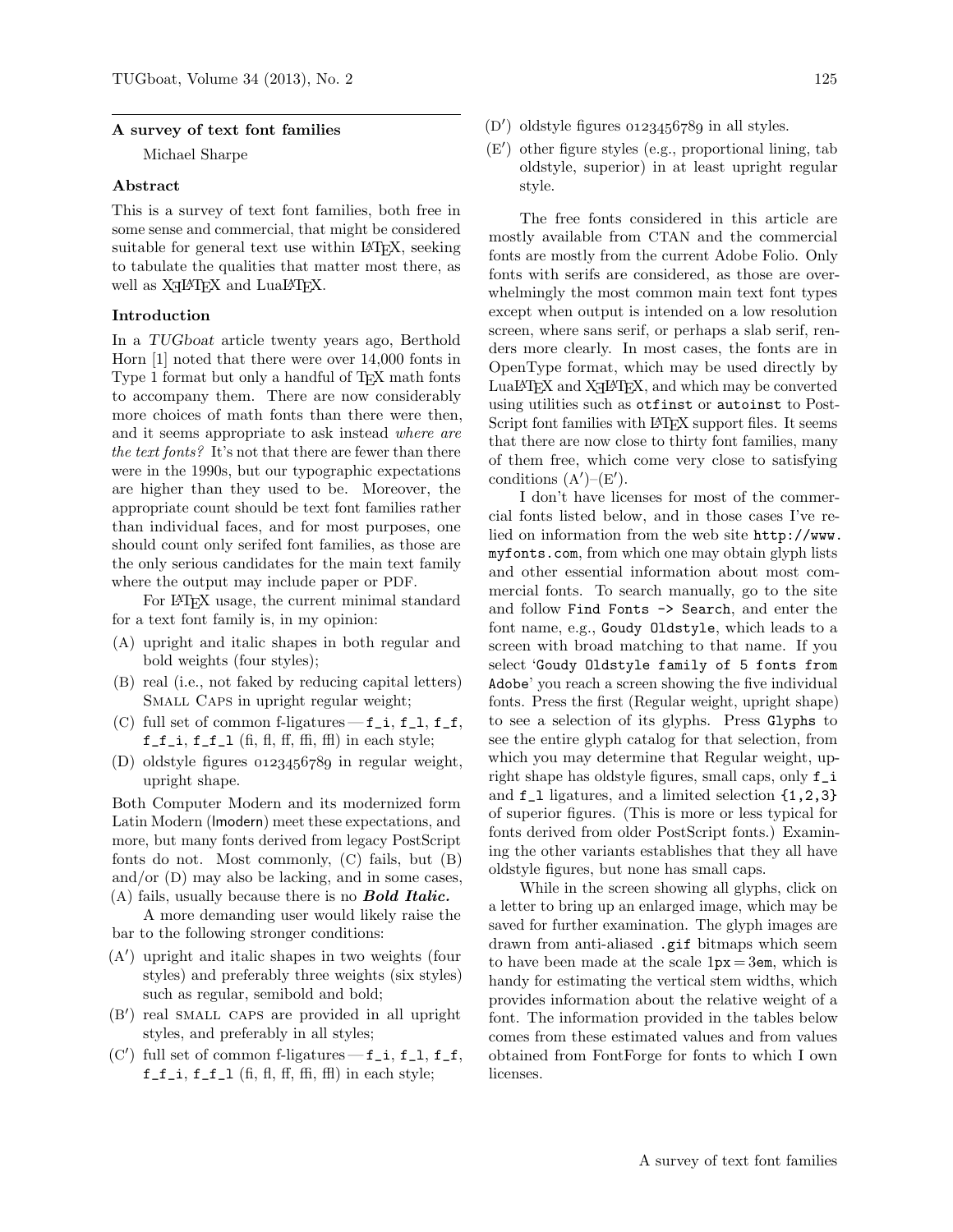| Name                        | Source      | fLigs          | Smc         | <b>VStemW</b> | OSF              | OF           | XH  | <b>CH</b> |         | IA Notes      | TL      |
|-----------------------------|-------------|----------------|-------------|---------------|------------------|--------------|-----|-----------|---------|---------------|---------|
| quattrocento                | impallari   | 2              |             | 70/113        |                  |              | 459 | 660       | $-13$   | 28            | ✓       |
| kpfonts                     | public      | А              | А           | 73/89/117/135 | А                | А            | 441 | 670       | $-11$   | 10, 20        | ✓       |
| antt                        | public      | А              | Α           | 75/97/118/143 | А                | А            | 473 | 703       | $-9.5$  | 17            |         |
| $\operatorname{EBGaramond}$ | public      | А              | RI          | 80            | $\overline{2}$   | 2            | 405 | 656       | $-17$   | 26            | ✓       |
| GFSBodoni                   | public      | А              | $\mathbf R$ | 84/117        | А                |              | 476 | 705       | $-12$   | 1, 24         |         |
| venturis                    | arkandis    | А              | A           | 84/139/178    | A                |              | 432 | 643       | $-16$   | 16            |         |
| LinLibertine                | public      | А              | А           | 85/123/140    | A                | A            | 431 | 647       | $-12$   | 14            | ✓       |
| GFSArtemisia                | public      | A              | $\mathbf R$ | 85/132        | $\boldsymbol{A}$ |              | 470 | 692       | $-12$   | 22            |         |
| Computer Modern             | public      | А              | А           | 89/144        | A                |              | 431 | 683       | $-14$   | 1, 10         |         |
| Latin Modern                | public-GUST | А              | А           | 89/144        | А                |              | 431 | 683       | $-14$   | 1, 3, 10      | ✓       |
| garamondx                   | URW-AFPL    | А              | A           | 91/133        | A                |              | 426 | 692       | $-16$   | 2, 14         | $\circ$ |
| garamond                    | mathdesign  | 2              |             | 91/133        |                  |              | 426 | 692       | $-16$   | 10, 21        | $\circ$ |
| mathpazo                    | public      | A              | R           | 96/141        | R                |              | 459 | 689       | $-10$   | 5, 10         | ✓       |
| Pagella                     | TFX Gyre    | Α              | А           | 96/141        | A                | A            | 459 | 689       | $-10$   | 5, 13, 19     | ✓       |
| newpxtext                   | public      | А              | А           | 96/141        | А                | $\mathbf{A}$ | 459 | 689       | $-10$   | 5, 18, 19     | ✓       |
| pxfonts                     | public      | А              | RB          | 96/141        | A                |              | 459 | 689       | $-10$   | 5, 10, 13     | ✓       |
| PT Serif                    | public      | $\overline{2}$ |             | 96/150        |                  |              | 500 | 700       | $-12$   | 25            | ✓       |
| fourier                     | <b>GUT</b>  | $\overline{2}$ |             | 99/160        |                  |              | 490 | 693       | $-13$   | 9, 10, 12     | ✓       |
| kerkis                      | public      | A              | RB          | 99/117/174    | RB               |              | 485 | 681       | $-10.3$ | 4, 10         | ✓       |
| utopia                      | mathdesign  | $\overline{2}$ |             | 99/160        |                  |              | 490 | 693       | $-13$   | 10, 21        |         |
| GFSDidot                    | public      | А              | $\mathbf R$ | 100/140       | А                |              | 456 | 689       | $-12$   | 5, 23         |         |
| Bonum                       | TFX Gyre    | А              | А           | 100/176       | A                | А            | 485 | 681       | $-10.3$ | 4, 13         |         |
| charter                     | mathdesign  | $\overline{2}$ |             | 102/145       |                  |              | 488 | 679       | $-11$   | 10, 21        | ✓       |
| CharisSIL                   | <b>SIL</b>  | А              | А           | 102/145       |                  |              | 488 | 679       | $-11$   | 8, 11         | $\circ$ |
| mathptmx                    | public      | $\overline{2}$ | RB          | 102/162       | А                |              | 450 | 662       | $-15.5$ | 7, 10, 12, 13 | ✓       |
| newtxtext                   | public      | А              | A           | 102/162       | A                |              | 450 | 662       | $-15.5$ | 7, 14         | ✓       |
| <b>Termes</b>               | TFX Gyre    | Α              | A           | 102/162       | A                | A            | 450 | 662       | $-15.5$ | 7, 13, 14     | ✓       |
| baskervald                  | arkandis    | А              |             | 103/153/180   |                  |              | 415 | 667       | $-16$   | 15            |         |
| librebaskerville            | impallari   | А              |             | 104/146       |                  | A            | 530 | 770       | $-15$   | 27            |         |
| Schola                      | TFX Gyre    | Α              | A           | 112/180       | А                | A            | 466 | 722       | $-15$   | 6, 13         | ✓       |

Table 1: Free (at least of cost) fonts, in approximate order of heaviness (VStemW)

### Keys to font tables

In the font property tables, the following abbreviations are used:

- fLigs indicates the type of f-ligatures available: A indicates that all (fi, fl, ff, ffi, ffl) are available in all variants, and 2 indicates that only the two basic ones (fi, fl) are provided;
- Smc indicates availability of real small caps: A indicates all variants, R indicates only regular weight, upright shape, RI indicates regular weight, upright and italic shapes, RB indicates regular and bold weights, upright shape only, and blank indicates none;
- VStemW indicates the vertical stem widths (in em units, which in most cases is  $100 \text{em} = 1 \text{pt}$ ) of each weight available in an upright shape these provide one simple measure of the relative weights of fonts, though other factors such as contrast (ratio of widest to narrowest stems) and side-bearings play a rôle as well;
- OsF indicates availability of oldstyle figures: A means all variants have oldstyle figures available as the default text figures, R means they are available only in regular weight, upright shape, and blank means they are not available at all;
- OF indicates, if A, that other figures sets are available: e.g., superior figures other than  $\{1, 2, 3\}$ , or proportional figures other than oldstyle;
- **XH** gives the x-height in em units;
- CH gives the cap height in em units;
- IA gives the italic angle, e.g.,  $-10$  means slanted 10 degrees clockwise from vertical;
- Notes are given after the tables;
- TL indicates whether the font is included in TEX Live.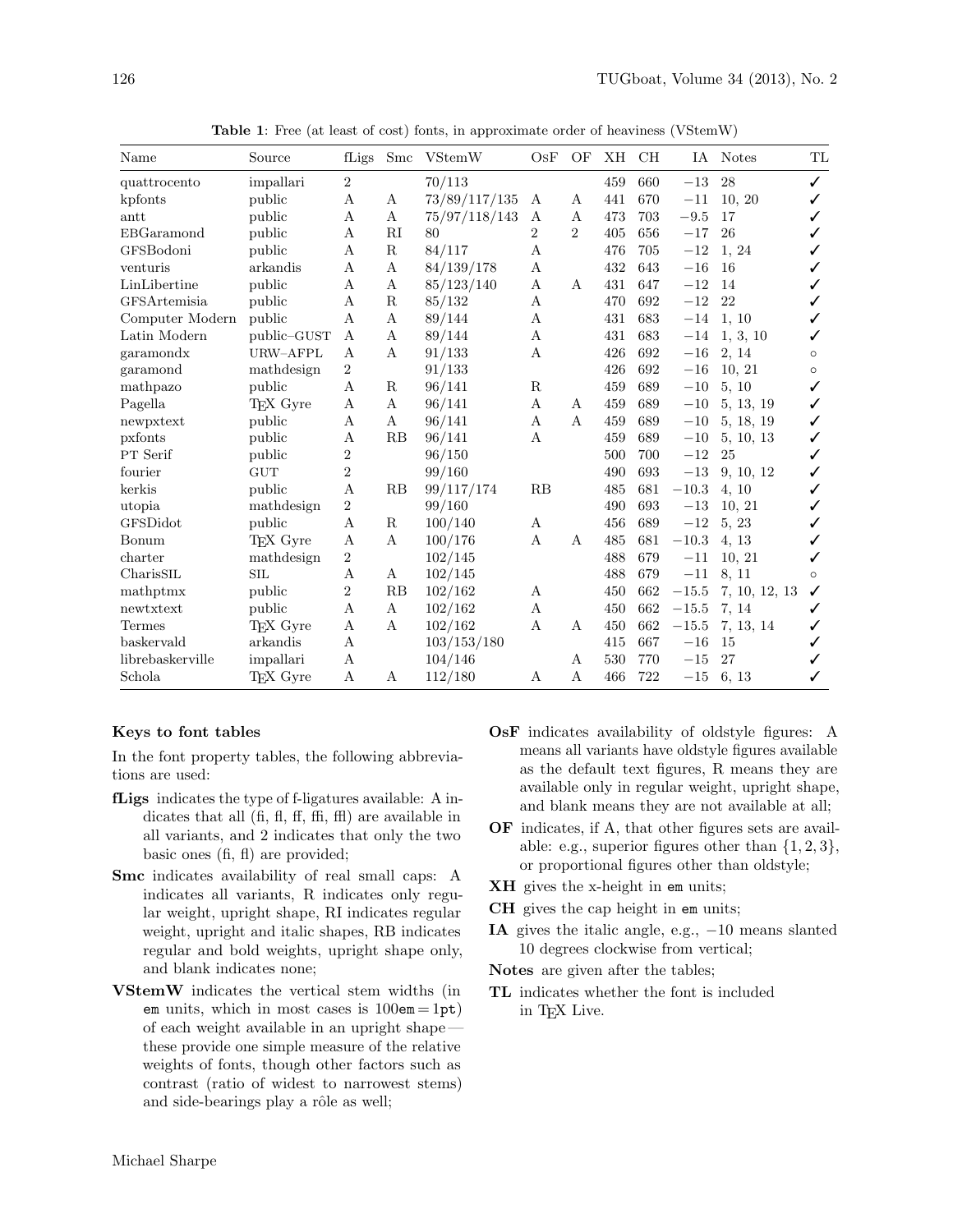Table 2: Commercial fonts

| Name                 | Source | fLigs            | Smc              | <b>VStemW</b>     | OsF                   | OF               | XH  | CH      | IA       | <b>Notes</b>     |
|----------------------|--------|------------------|------------------|-------------------|-----------------------|------------------|-----|---------|----------|------------------|
| StempelSchneidlerStd | Adobe  | $\mathbf{2}$     |                  | 50/68/96/151/184  |                       |                  | 450 | 715     | $-12$    | $\, {\bf B}$     |
| ChaparralPro         | Adobe  | $\mathbf A$      | A                | 55/80/120/172     | A                     | $\boldsymbol{A}$ | 420 | 650     | $-10\,$  | $\rm H$          |
| CaeciliaLT           | Adobe  | $\overline{2}$   | $\boldsymbol{A}$ | 55/86/113/147     | A                     |                  | 516 | 699     | $-5\,$   | ${\bf F}$        |
| <b>BriosoPro</b>     | Adobe  | $\boldsymbol{A}$ | $\boldsymbol{A}$ | 57/78/86/108/131  | $\boldsymbol{A}$      | A                | 405 | 622     | $-10\,$  | E                |
| RockwellStd          | Adobe  | $\overline{2}$   |                  | 57/102/176/264    |                       |                  | 472 | 679     | $-13$    | B, F             |
| GaramondPremierPro   | Adobe  | A                | A                | 60/83/90/119/140  | A                     | A                | 393 | 646     | $-18$    | K, Q             |
| ArnoPro              | Adobe  | $\boldsymbol{A}$ | A                | 61/84/124/142     | A                     | $\boldsymbol{A}$ | 398 | 618     | $-11$    | D                |
| UsherwoodStd         | Adobe  | $\overline{2}$   |                  | 63/83/114/168     |                       |                  | 467 | 627     | $-12$    | $\boldsymbol{B}$ |
| NovareseStd          | Adobe  | $\overline{2}$   |                  | 64/99/149/218     |                       |                  | 460 | 640     | $-12$    | B, O             |
| KinesisStd           | Adobe  | $\mathbf{A}$     | A                | 66/84/114/132     | A                     | A                | 439 | 629     | $-6$     | $\mathbf M$      |
| HorleyOldStyleMTStd  | Adobe  | $\overline{2}$   |                  | 66/85/106/142     |                       |                  | 419 | 705     | $-9\,$   | $\boldsymbol{B}$ |
| BerkeleyStd          | Adobe  | $\overline{2}$   |                  | 66/87/116         |                       |                  | 426 | 635     | $-8$     | $\, {\bf B}$     |
| CentaurMTStd         | Adobe  | $\mathbf{A}$     | $\mathbf R$      | 66/100            | A                     | $\mathbf{A}$     | 363 | 631     | $-13$    | $\overline{G}$   |
| VersaillesLTStd      | Adobe  | $\overline{2}$   |                  | 67/93/141/206     |                       |                  | 496 | 712     | $-12$    | $\, {\bf B}$     |
| WeidemannStd         | Adobe  | $\overline{2}$   |                  | 69/97/129/160     |                       |                  | 507 | 711     | $-12$    | $\, {\bf B}$     |
| WarnockPro           | Adobe  | $\boldsymbol{A}$ | A                | 76/90/129/142     | A                     | A                | 440 | 659     | $-15$    |                  |
| KeplerStd            | Adobe  | $\boldsymbol{A}$ | $\mathbf A$      | 73/98/132/158/180 | A                     | $\boldsymbol{A}$ | 430 | 634     | $-13\,$  | L                |
| MaiolaPro            | Adobe  | $\boldsymbol{A}$ | $\mathbf A$      | 73/113            | $\boldsymbol{A}$      | $\rm A$          | 414 | 611     | $-11$    | $\mathbf D$      |
| PerpetuaStd          | Adobe  | $\mathbf{A}$     | ${\bf R}$        | 76/129            | $\boldsymbol{A}$      | $\boldsymbol{A}$ | 353 | 573     | $-12\,$  | $\mathbf P$      |
| VeljovicStd          | Adobe  | $\overline{2}$   |                  | 77/110/150/204    |                       |                  | 452 | 626     | $-12$    | $\, {\bf B}$     |
| TiepoloStd           | Adobe  | $\overline{2}$   |                  | 77/111/148        |                       |                  | 469 | 614     | $-9\,$   | $\overline{B}$   |
| GoudyStd             | Adobe  | $\overline{2}$   | $\mathbf R$      | 79/123/152/243    | $\boldsymbol{A}$      |                  | 418 | 704     | $-7$     | $\mathbf{J}$     |
| LegacySerifStd       | Adobe  | $\overline{2}$   |                  | 79/105/141/183    |                       |                  | 422 | 635     | $-12\,$  | $\overline{B}$   |
| DanteMTStd           | Adobe  | $\mathbf{A}$     | $\mathbf R$      | 80/104/124        | A                     | A                | 404 | 596     | $-9\,$   | $\mathbf I$      |
| FairfieldStd         | Adobe  | $\overline{2}$   | ${\bf R}$        | 80/111/150/201    | $\boldsymbol{\rm{A}}$ | $\boldsymbol{A}$ | 418 | 678     | $-9\,$   |                  |
| WeissStd             | Adobe  | $\overline{2}$   |                  | 82/108            |                       |                  | 407 | 694     | $-8\,$   | $\, {\bf B}$     |
| BemboStd             | Adobe  | $\boldsymbol{A}$ | $\mathbf R$      | 82/111/140/168    | A                     | A                | 396 | 622     | $-11.5$  | $\mathbf D$      |
| HiroshigeStd         | Adobe  | $\overline{2}$   |                  | 82/113/148/193    |                       |                  | 504 | 692     | $-9\,$   | $\, {\bf B}$     |
| <b>BellMTStd</b>     | Adobe  | $\mathbf A$      | $\mathbf R$      | 84/105/137        |                       | A                | 410 | 644     | $-16\,$  | $\overline{C}$   |
| MeridienLTStd        | Adobe  | $\overline{2}$   |                  | 85/114/150        |                       |                  | 460 | 634     | $-12\,$  | $\overline{B}$   |
| MinionPro            | Adobe  | $\boldsymbol{A}$ | A                | 85/116/134        | A                     | A                | 437 | 650     | $-12$    |                  |
| JensonPro            | Adobe  | $\boldsymbol{A}$ | A                | 86/113/127        | $\boldsymbol{A}$      | $\mathbf{A}$     | 388 | 649     | $-8\,$   | D                |
| LeawoodStd           | Adobe  | $\overline{2}$   |                  | 86/134/183/207    |                       |                  | 554 | 709     | $-12$    | $\, {\bf B}$     |
| MinsterStd           | Adobe  | $\overline{2}$   |                  | 87/121/167/228    |                       |                  | 456 | 722     | $-10\,$  | $\, {\bf B}$     |
| Berling              | Adobe  | $\overline{2}$   |                  | 88/126            |                       |                  | 447 | 709     | $-12$    | $\overline{B}$   |
| GalliardStd          | Adobe  | $\overline{2}$   |                  | 88/132            |                       |                  | 442 | 680     | $-14$    | $\overline{B}$   |
| MeliorLTStd          | Adobe  | $\sqrt{2}$       |                  | 90/148            |                       |                  | 465 | 692     | $-12$    | $\boldsymbol{B}$ |
| StempelGaramond      | Adobe  | $\sqrt{2}$       | $\mathbf R$      | 91/134            | $\boldsymbol{A}$      |                  | 429 | 698     | $-16$    | ${\bf R}$        |
| SouvenirStd          | Adobe  | $\,2$            |                  | 92/148/183/239    |                       |                  | 473 | $732\,$ | $-10\,$  | $\, {\bf B}$     |
| CaslonPro            | Adobe  | $\boldsymbol{A}$ | $\mathbf R$      | 93/127/150        | A                     | $\boldsymbol{A}$ | 420 | $711\,$ | $-22\,$  | $\mathbf Q$      |
| StoneInformalStd     | Adobe  | $\sqrt{2}$       |                  | 96/140/212        |                       |                  | 500 | 700     | $-12\,$  | $\, {\bf B}$     |
| StoneSerifStd        | Adobe  | $\sqrt{2}$       |                  | 97/140/211        |                       |                  | 500 | 700     | $-12\,$  | $\, {\bf B}$     |
| TrumpMediaeval       | Adobe  | $\,2$            | $\mathbf R$      | 98/146            | A                     |                  | 477 | 698     | $-12$    |                  |
| SabonLTStd           | Adobe  | $\,2$            | $\mathbf R$      | 99/128            | A                     |                  | 442 | 698     | $-12$    | Q                |
| UtopiaStd            | Adobe  | $\boldsymbol{A}$ | RB               | 99/141/164/224    | A                     | A                | 461 | 653     | $-13$    | S                |
| NewCaledoniaLTStd    | Adobe  | $\sqrt{2}$       | RB               | 100/129/169/220   | $\boldsymbol{A}$      |                  | 422 | 664     | $-12$    | $\mathbf{A}$     |
| <b>JansonText</b>    | Adobe  | $\,2$            | $\mathbf R$      | 100/157           | $\boldsymbol{A}$      |                  | 440 | 711     | $-15\,$  | $\boldsymbol{A}$ |
| LucidaOT             | TUG    | $\boldsymbol{A}$ | RB               | 104/150           | $\boldsymbol{A}$      |                  | 530 | 723     | $-11.25$ | ${\rm N}$        |
| NewBaskervilleStd    | Adobe  | $\sqrt{2}$       | RB               | 105/152           | A                     | $\bf{A}$         | 427 | 660     | $-16$    | A, T             |
| NewAsterLTStd        | Adobe  | $\,2$            |                  | 111/138/178/228   |                       |                  | 464 | 692     | $-16$    | $\boldsymbol{B}$ |
| TiffanyStd           | Adobe  | $\,2$            |                  | 114/149/295       |                       |                  | 449 | 715     | $-13$    | $\, {\bf B}$     |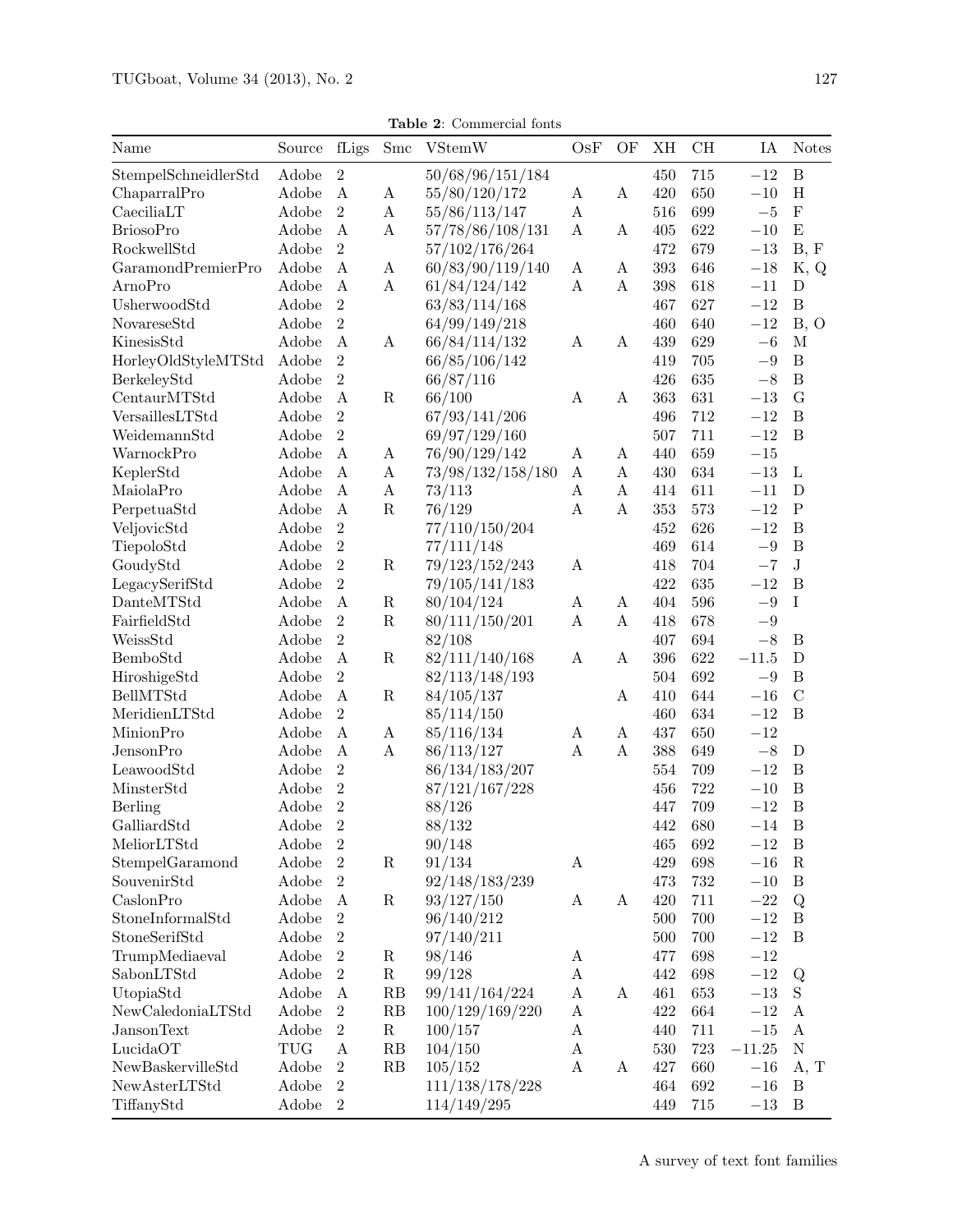## Notes on free fonts

- 1. High contrast (ratio of widest stems to narrowest).
- 2. Scale down about 5%.
- 3. Extension of Computer Modern.
- 4. Extension of URW version of Bookman.
- 5. Extension of URW version of Palatino.
- 6. Extension of the URW version of New Century Schoolbook. This is the font to use for briefs to the SCOTUS. The package fouriernc pairs it with fourier math, should you wish to improve your case with mathematical arguments.
- 7. Extension of URW version of Times.
- 8. Extension of Bitstream Charter.
- 9. Extension of original Utopia, donated to TUG by Adobe. Can use expert fonts, if available (not free), for OsF and real small caps. (Venturis is another option.)
- 10. Text and math fonts included.
- 11. Not on CTAN, download from <sil.org>. Lacks kerning tables.
- 12. Fake small caps.
- 13. Oldstyle figures available, but no option to designate them as the default text figures.
- 14. Can use newtxmath as math package.
- 15. Similar to Baskerville. Lack of small caps and OSF is a drawback to serious LAT<sub>F</sub>X use. Math and tabular usage is problematic because no tabular figures are provided.
- 16. Based on Utopia, but not as heavy. Full-featured. Can use fourier for math.
- 17. Antykwa Toruńska text and math. Singular appearance (see samples).
- 18. Resolves to Pagella, with added figures.
- 19. Can use newpxmath as math package.
- 20. Designs based originally on Palatino, but much modified to have a unique appearance.
- 21. Uses a variant of the mathdesign math fonts.
- 22. By default, uses txfonts for math.
- 23. The name is misleading as the Roman glyphs are based on URW's version of Palatino, which is an old-style, not a Didone. Uses pxfonts for math.
- 24. By default, uses CM for math.
- 25. Lacks Latin script small caps and OsF, but seems unsurpassed for coverage of Cyrillic and Eastern European character sets.
- 26. This carries the promise of becoming a remarkable font family, though currently only regular weights of upright and italic are available. It

offers both small caps and "petite caps", the latter having an x-height equal to the x-height of the font, and a greater selection of figure style than most commercial fonts.

- 27. Unlike most Baskerville renditions, this has low contrast, and the italic is quite heavy. No fixed width or old style figures, nor small caps.
- 28. No fixed width or old style figures, nor small caps.

### Notes on commercial fonts

- A. High contrast (ratio of widest stems to narrowest).
- B. No oldstyle figures or small caps.
- C. No oldstyle figures.
- D. Scale up by about 6%.
- E. Too decorative for scientific text?
- F. Slab serif, very geometric. Maybe for slides?
- G. Limited small caps. Scale up 10–15%. Finelooking font.
- H. Slab serif. Slides?
- I. Limited small caps. Scale up 7%.
- J. Goudy Oldstyle.
- **K.** Small x-height elegant, but hard on older eyes.
- L. Update of Utopia, even denser.
- M. Slab serif with character.
- N. Scale down about 8%. Includes math fonts.
- O. Upper case italic not slanted.
- P. Scale up by 15–18%.
- Q. High italic angle— beautiful but less readable.
- R. Glyphs very similar to garamondx but more widely spaced.
- S. More extensive than Utopia in Fourier.
- T. This text font is the basis for fonts used by the SMF ( $Société Mathématique de France$ ) for its journals, the mathematical fonts deriving from Adobe Mathematical Pi and a private release by Yannis Haralambous. See [\[2\]](#page-4-1).

#### Some personal opinions

Fonts without small caps in at least the upright shapes are severely lacking, as are those without a full set of common f-ligatures in each style. I think oldstyle figures make a real difference to the appearance of a document and should be available as the default text figures. These stylistic principles have a bearing on the assertions below.

The number and quality of the text fonts in the "free" category is much improved since Stephen Hartke's survey [\[3\]](#page-4-2) of 2006, with LinLibertine perhaps the most notable example. As is apparent from the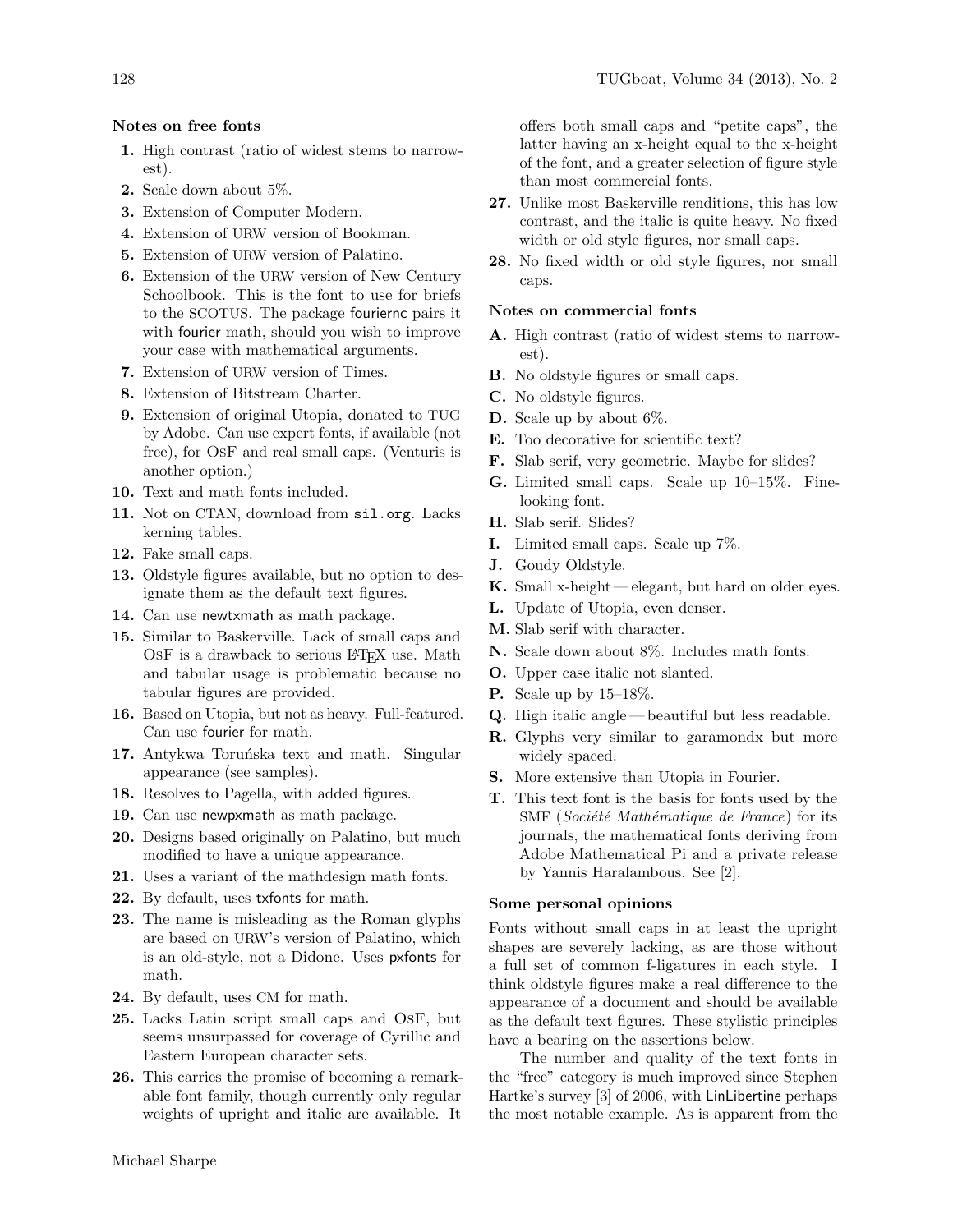above list of properties of existing commercial fonts, many have languished for years without improvement and lack some combination of amenities which I now consider essential.

Of the free fonts, I am most partial to LinLibertine, garamondx and mathpazo/newpx. LinLibertine and newpxtext (which is based on a slight modification of TeX Gyre Pagella) have the quantitative edge when scored by criteria  $(A'-E')$ , but I prefer the overall appearance of garamondx, even though I wish it were more generously spaced, in the manner of StempelGaramond. Mathpazo and newpx come with built-in math support, and matching math support for LinLibertine and garamondx are available as options to newtxmath. Garamondx may also be used with the mathdesign package using the garamond option.

Among the commercial fonts, there are some first-rate contenders. LucidaOT has the benefit of a math font designed from ground up to accompany the text font, and all at a very reasonable price. The "Pro" font families in the list comprise some of Adobe's most impressive offerings, some of them surely as close to technical perfection as font families can be. Those that are the most interesting to me — BriosoPro, WarnockPro, MaiolaPro — may lack the gravitas required of academic research papers and books, and GaramondPremierPro may now be so overused as to appear old hat. I find UtopiaStd and KeplerStd too plain and too cramped for comfortable reading. My favorites among the rest come down to BemboStd, CentaurMTStd and DanteMTStd which, despite their slight technical inadequacies, possess, so to speak, real character. There is much to be thankful for with the Adobe fonts that are not simply licensed from others. Unlike most foundries, their fonts have licenses that allow modifications.

Math fonts that are well-matched to the Adobe fonts are not so easy to find. There is now a homogeneity of design in the newer Adobe fonts that renders many of them poor contenders for mathematical use because the italic v is almost indistinguishable from Greek \nu, requiring a substantial work-around.

The MinionPro package on CTAN provides a math package based on MnSymbol that is a good match to MinionPro, but which has some problematic features: (a) the symbols are on the small and light side— indeed, some are borrowed from Computer Modern; (b) math italic v and Greek small letter  $\nu$ are indistinguishable; (c) the scale is not adjustable; (d) the package is so cleverly constructed as to be quite difficult to modify.

A number of Adobe text fonts may be adapted

to the newtxmath package, with some amount of labor and skill required. The minion option to newtxmath provides one example of what can be done— the math italic and Greek symbols are taken from Minion-Pro text but other symbols are from newtxmath, the end result being a little heavier than MinionPro math. NewBaskervilleStd adapts well to newtxmath, but has some deficiencies: it lacks a full set of f-ligatures and has small caps only in upright shapes. Baskervald is not a good substitute for NewBaskervilleStd, having much heavier italics that don't match newtxmath well, among its other issues. It may be that Baskerville is the new black, in a manner of speaking. The recently issued (and very expensive) Baskerville 10 Pro has made quite a splash— for example, it is now the Metropolitan Opera's official font, replacing Garamond.

### References

- <span id="page-4-0"></span>[1] Horn, Berthold. "Where Are the Math Fonts?" TUGboat 14:3 (1993), pp. 282–284.
- <span id="page-4-1"></span>[2] Haralambous, Yannis. "Une police mathématique pour la Société Mathématique de France: le SMF Baskerville". Cahiers GUTenberg 32 — actes du congrès GUT'99, Lyon, mai 1999.
- <span id="page-4-2"></span>[3] Hartke, Stephen G. "A Survey of Free Math Fonts for TFX and LATFX". The PracTFX Journal 2006 No. 1, pp. 1–26.

### Appendix — Some font samples

Further, more extensive, samples are available at <http://math.ucsd.edu/~msharpe/ffsamples.pdf> \usepackage[math]{anttor}

Roman text, SMALL CAPS, *Italics*, **Bold roman** and *Bold Italic*, followed by some display math:

$$
\Phi(x) = \frac{1}{\sqrt{2\pi}} \int_{-\infty}^{x} e^{-t^2/2} dt = \frac{1 + \operatorname{erf}\left(\frac{x}{\sqrt{2}}\right)}{2}
$$

\usepackage{baskervald} \usepackage[lite]{mtpro2}% free

Roman text, Small Caps, *Italics*, **Bold roman** and *Bold Italic*, followed by some display math:

$$
\Phi(x) = \frac{1}{\sqrt{2\pi}} \int_{-\infty}^{x} e^{-t^2/2} dt = \frac{1 + \text{erf}\left(\frac{x}{\sqrt{2}}\right)}{2}
$$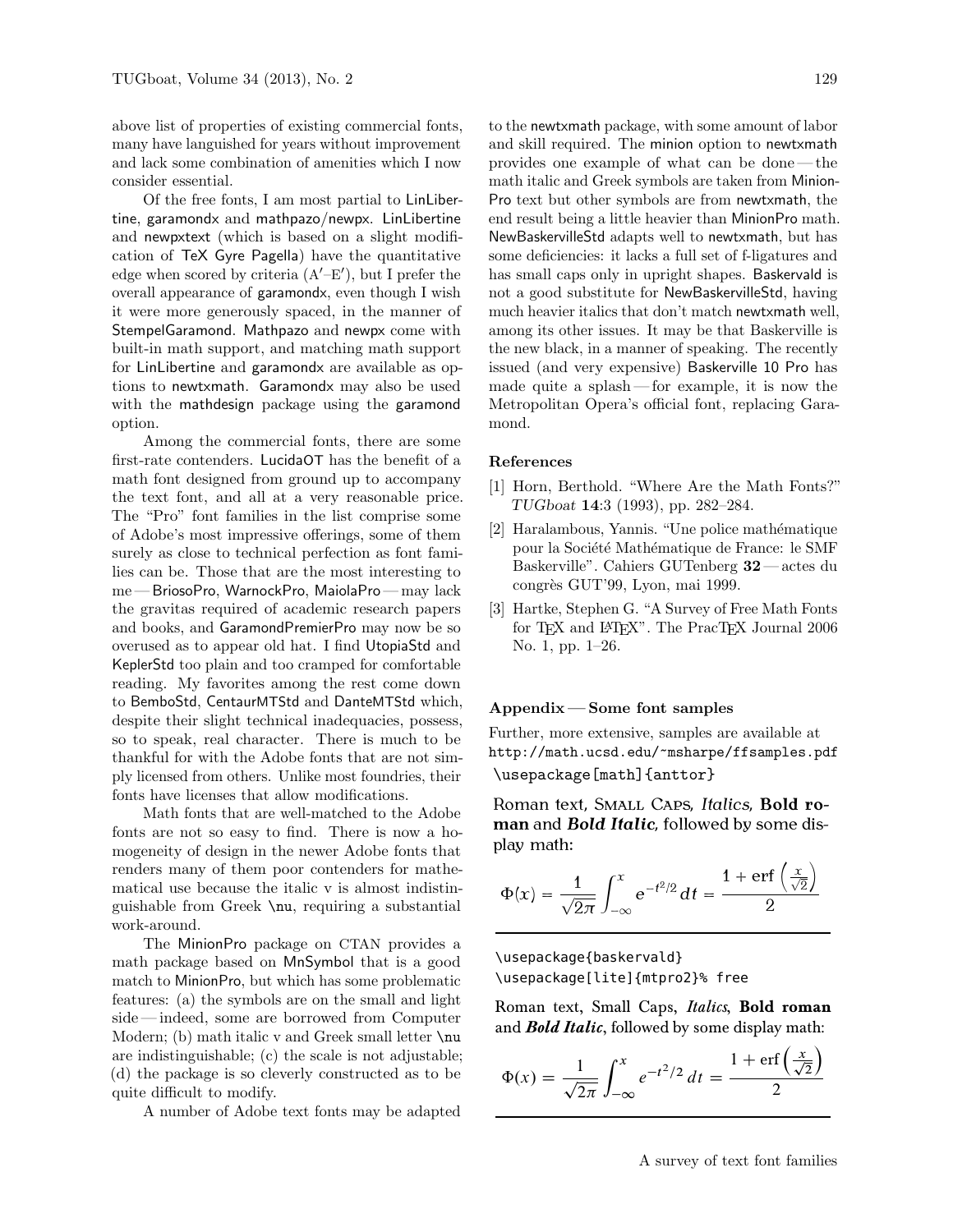\usepackage{gtamacbaskerville} \pdfmapfile{+gtamacfonts.map} \usepackage[lite]{mtpro2}% free

Roman text, Small Caps, *Italics*, **Bold roman** and *Bold Italic*, followed by some display math:

$$
\Phi(x) = \frac{1}{\sqrt{2\pi}} \int_{-\infty}^{x} e^{-t^2/2} dt = \frac{1 + \text{erf}\left(\frac{x}{\sqrt{2}}\right)}{2}
$$

\usepackage[scaled=.84]{librebaskerville} \usepackage[lite]{mtpro2}% free

Roman text, Small Caps, *Italics*, **Bold roman** and *Bold Italic*, followed by some display math:

$$
\Phi(x) = \frac{1}{\sqrt{2\pi}} \int_{-\infty}^{x} e^{-t^2/2} dt = \frac{1 + \text{erf}\left(\frac{x}{\sqrt{2}}\right)}{2}
$$

## %Computer Modern

Roman text, SMALL CAPS, Italics, Bold roman and **Bold Italic**, followed by some display math:

$$
\Phi(x) = \frac{1}{\sqrt{2\pi}} \int_{-\infty}^{x} e^{-t^2/2} dt = \frac{1 + \text{erf}\left(\frac{x}{\sqrt{2}}\right)}{2}
$$

## \usepackage{fourier}

Roman text, SMALL CAPS, *Italics*, **Bold roman** and *Bold Italic*, followed by some display math:

$$
\Phi(x) = \frac{1}{\sqrt{2\pi}} \int_{-\infty}^{x} e^{-t^2/2} dt = \frac{1 + \text{erf}\left(\frac{x}{\sqrt{2}}\right)}{2}
$$

### \usepackage{fourier,venturis}

Roman text, Small Caps, *Italics*, **Bold roman** and *Bold Italic*, followed by some display math:

$$
\Phi(x) = \frac{1}{\sqrt{2\pi}} \int_{-\infty}^{x} e^{-t^2/2} dt = \frac{1 + \text{erf}\left(\frac{x}{\sqrt{2}}\right)}{2}
$$

\usepackage{fouriernc}

Roman text, SMALL CAPS, *Italics*, **Bold roman** and *Bold Italic*, followed by some display math:

$$
\Phi(x) = \frac{1}{\sqrt{2\pi}} \int_{-\infty}^{x} e^{-t^2/2} dt = \frac{1 + \text{erf}\left(\frac{x}{\sqrt{2}}\right)}{2}
$$

#### \usepackage{gfsartemisia}

Roman text, SMALL CAPS, *Italics*, **Bold roman** and *Bold Italic*, followed by some display math:

$$
\Phi(x) = \frac{1}{\sqrt{2\pi}} \int_{-\infty}^{x} e^{-t^2/2} dt = \frac{1 + \text{erf}\left(\frac{x}{\sqrt{2}}\right)}{2}
$$

### \usepackage{gfsbodoni}

Roman text, SMALL CAPS, *Italics*, Bold ro**man** and *Bold Italic*, followed by some display math:

$$
\Phi(x) = \frac{1}{\sqrt{2\pi}} \int_{-\infty}^{x} e^{-t^2/2} dt = \frac{1 + \text{erf}\left(\frac{x}{\sqrt{2}}\right)}{2}
$$

#### \usepackage{gfsdidot}

Roman text, SMALL CAPS, Italics, Bold ro**man** and *Bold Italic*, followed by some display math:

$$
\Phi(x) = \frac{1}{\sqrt{2\pi}} \int_{-\infty}^{x} e^{-t^2/2} dt = \frac{1 + \text{erf}\left(\frac{x}{\sqrt{2}}\right)}{2}
$$

\usepackage{kmath, kerkis}

Roman text, Small Caps, *Italics*, **Bold roman** and *Bold Italic*, followed by some display math:

 $\sqrt{2}$ 

$$
\Phi(x) = \frac{1}{\sqrt{2\pi}} \int_{-\infty}^{x} e^{-t^2/2} dt = \frac{1 + \text{erf}\left(\frac{x}{\sqrt{2}}\right)}{2}
$$